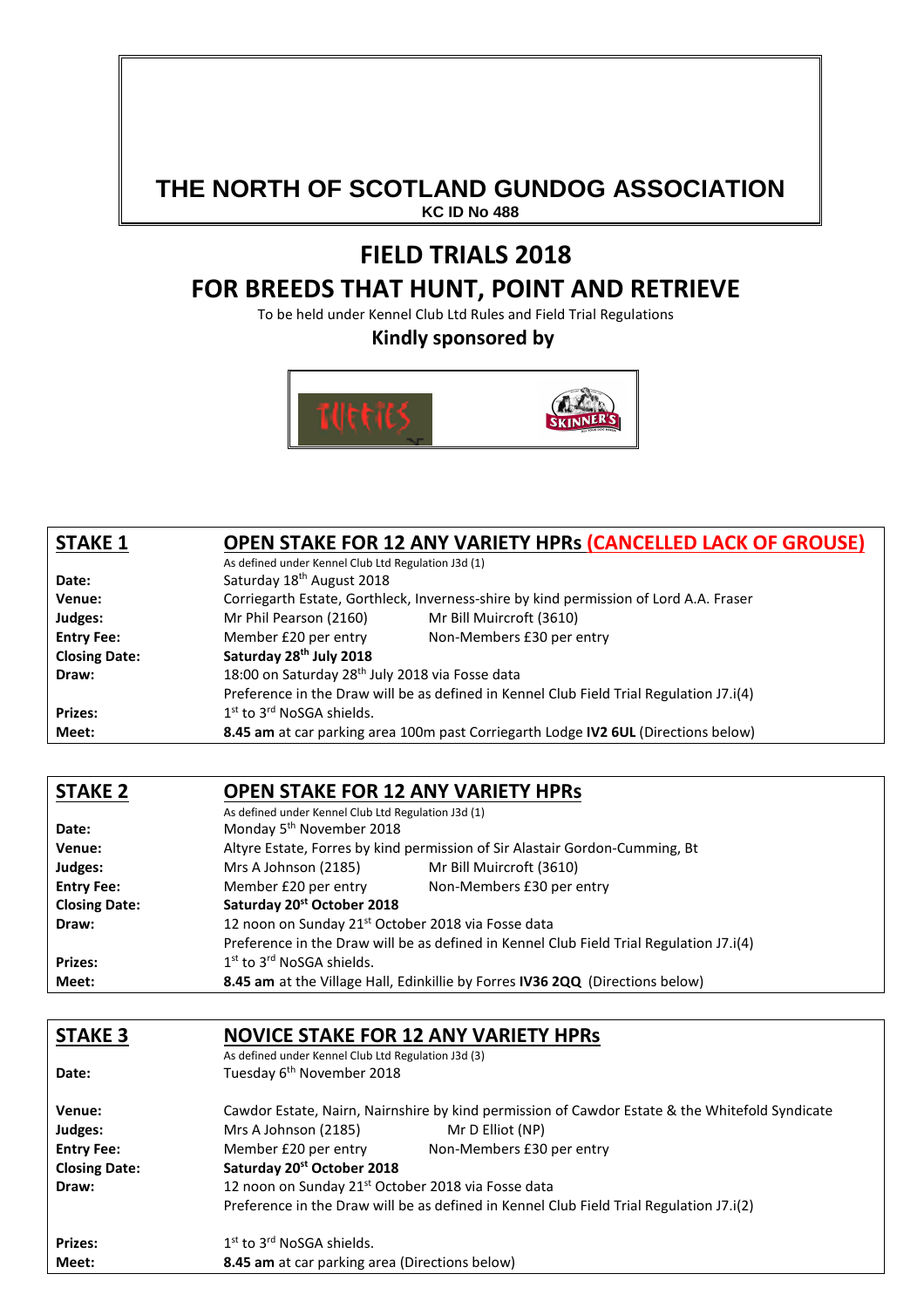#### **ALL ENTRIES TO: http://www.fossedata.co.uk/fdft/ftLogin.asp**

#### **If you have not got computer/Internet access, then paper entry form to the FT secretary M.Canham**

**The result of the Draw will be available after the draw via the fossedata web site. If you do not use computers, please enclose a large stamped addressed envelope for the Draw with your paper entry** 

#### **Please read the following General Information Notes carefully**

## **THE NORTH OF SCOTLAND GUNDOG ASSOCIATION**

### **GENERAL INFORMATION**

- 1. Dogs entered at Kennel Club Ltd Licensed Field Trials must be registered at the Kennel Club Ltd in accordance with Kennel Club Ltd Regulations for Classification and Registration B.
- 2. All dogs resident outside the UK must be issued with a Kennel Club Ltd Authority to Compete number before entry to the Field Trial can be made. All overseas entries without an Authority to Compete number will be returned to the Competitor.
- 3. On-Line entry preferred but if a paper Entry Form is used**:** Please complete your entry form in *legible* block capitals.
- 4. **Entry Fees**: If paper entry is used and paying by cheque, a **separate cheque** is required for **each entry**. Fees must accompany paper entries.
- 5. **Ownership**: When a dog is in joint ownership, **all** owners must be members of the Association to qualify for Members' preference in the draw for the Open Stake. Please ensure that details of ownership are correct. If the dog is owned in partnership, **all**  owners must be named. Incorrect details could result in a Kennel Club fine. If you have applied to The Kennel Club for transfer of ownership, please write TAF (transfer applied for) after the dog's name.
- 6. **Multiple Entries**: Where an individual enters more than one dog in a stake, he/she must nominate his/her first choice
- 7. **Stud Book Number**: Please use a Stud Book number where appropriate in place of Registration number.
- 8. **Ballot**: If entries or nominations exceed the number of permitted runners, the right to compete shall be decided by ballot.
- 9. **Draw**: If you do not use computers and e-mail, please send a self-seal stamped addressed envelope for the result of the Draw.
- 10. **Substitution of Dogs**: The Association does not permit substitution of dogs while reserves stand.
- 11. **Return of Entry Fees:** Kennel Club rule J7.f applies.
- 12. The Association reserves the right to refuse entries.
- 13. Should circumstances so dictate, the Society, in consultation with the Judges, may alter arrangements as necessary. Such changes and the circumstances surrounding them must be reported to the Kennel Club at the earliest opportunity.
- 14. No modification will be made to this Schedule except by permission of the Kennel Club, followed by advertisement in appropriate journals if time permits before the closing of entries.
- 15. Judges at a Trial are prohibited from entering a dog which is recorded in their ownership or part ownership.
- 16. All competitors and spectators attending the trial must consider themselves under the orders of the officials and must follow closely behind the flagman.
- 17. Videography and photography will only be permitted with the express permission of the Chief Steward and the host.
- 18. Trophy holders please ensure that **clean** trophies are returned in time for the trial.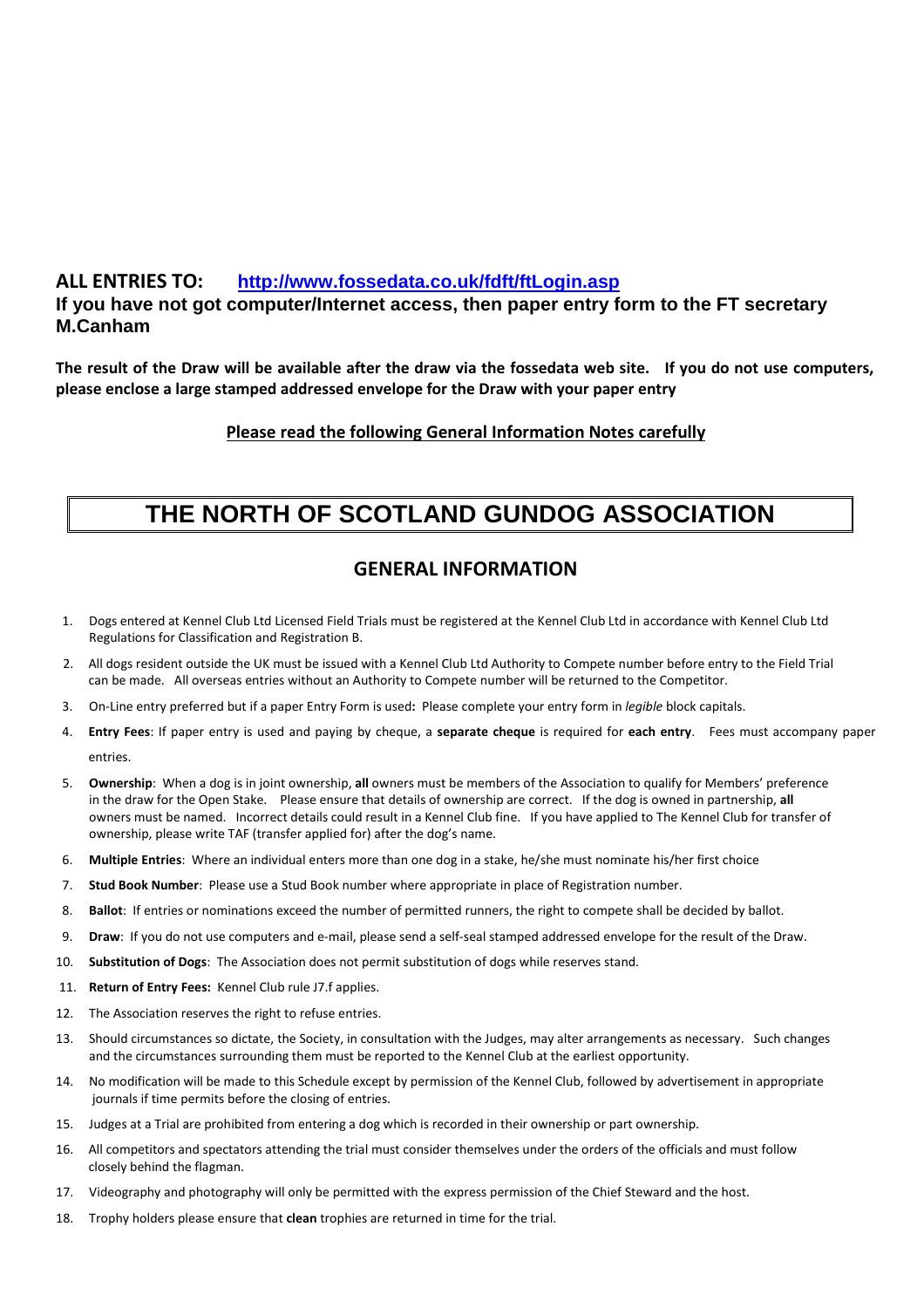#### **DOGS IN CARS ON HOT DAYS**

Your dog is vulnerable and AT RISK if left in a vehicle in high temperatures and even on days considered as slightly warm. Please take care of your dog.

If your dog is found to be at risk, forcible entry to your vehicle may be necessary without liability for any damage caused.

#### **WELFARE OF DOGS**

Competitors whose dogs are entered at a Kennel Club licensed event should take all reasonable steps to ensure that the needs of their dogs are met and should not knowingly put their dogs' health and welfare at risk by any action, default, omission or otherwise. A breach of this Regulation may be referred to the General Committee for disciplinary action under Kennel Club Ltd Rules and Regulations.

#### **DEFINITION OF STAKES**

**Open Stake**: A Stake in which dogs have the opportunity of gaining a qualification towards the title of Field Trial champion (K Regulations refer) and towards entry in the Championship in which entry is open to all dogs of a specified breed. It may be limited to a prescribed number of runners (J4 refers), in which case these shall be decided by a draw conducted in accordance with Regulation J7.i so that preference is given to previous performance. **All-Aged Stake:** 

**Novice Stake**: A Stake which is confined to dogs which have not gained a place which would qualify them for first preference in the draw for Open Stakes.

## **DIRECTIONS**

#### **OPEN STAKE 1 Corriegarth**

Directions: Corriegarth Estate is 20 miles SW of the A9 Perth to Inverness trunk road Nr Daviot.

From the A9 6.3 miles south of Inverness, nr Daviot , take the B851 SW towards Fort Augustus. After 13.4 miles keep left onto the B862. Pass the end of loch Mhor on your left and turn left at Bailebeag junction (See FT sign) Follow this road to the meeting place. **Post Code : IV2 6UL.** 

#### **OPEN STAKE 2 Altyre**

From the south on the A9 take the right turn just north of Aviemore (A95).

Follow the A95 until you reach Grantown-on-Spey, go through the centre of Grantown-on-Spey and take the A939 sign posted Forres.

Continue on the A939 until you reach the junction at Dava then take the A940.

Continue along this road towards Forres past Edinkillie Church until you reach the village hall at Edinkillie on your right.

From the north and the A9 take the A96 towards Aberdeen.

At Forres take the A940 towards Grantown-on-Spey.

Continue on past Logie, until you reach the village hall at Edinkillie on your left.

#### **Postcode: IV36 2QQ** (Nearest)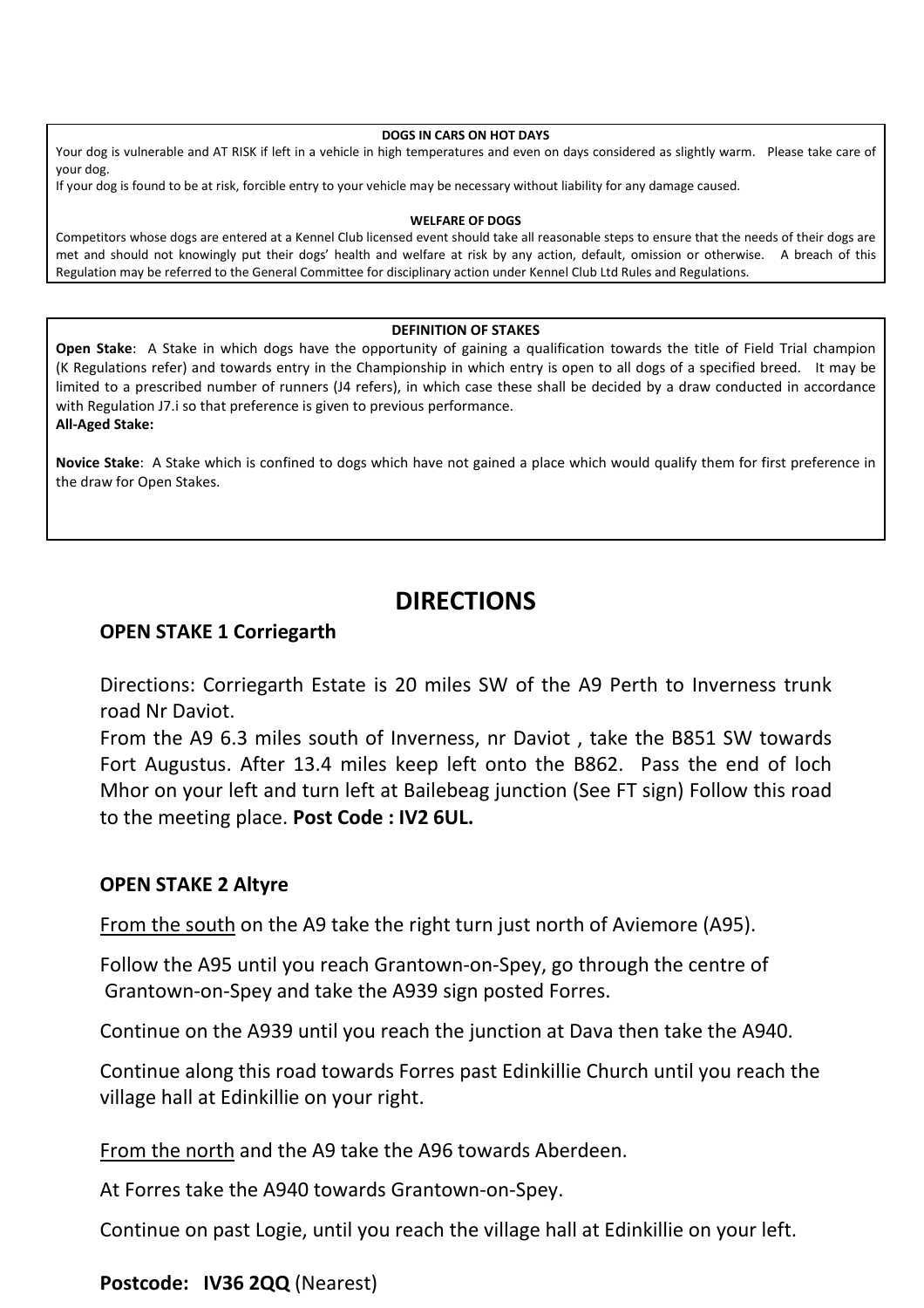## **NOVICE STAKE Cawdor Directions:**

### **From the south**

Take the A96 from Inverness east towards Nairn. Before you reach Nairn take a right hand turn signposted Cawdor. When you approach Cawdor watch out for a large layby on the left (300m after the sharp left hand bend by farm) Meet here. Postcode:

Field trial Secretary (HPRs) Mr Mick Canham Whinhill Farmhouse, Cawdor, Nairn IV12 5RF Tel: 01667 404314 Mobile: 07741 040094 E-mail: mickcanham@hotmail.com

Fosse data For entering a trial: **http://www.fossedata.co.uk/fdft/ftLogin.asp**

Contact details: Ida@fossedate.co.uk Tel: 01945 461904 Mobile: 07703 747020

**Fosse Data / Kennel Club** 

**Online Field Trial Entry System** 

**FAQ** 

### **COMPETITORS**

### **What is the Fosse Data/ Kennel Club Online System?**

The Fosse Data Field Trial System was designed in co-operation with the Kennel Club to facilitate entering Field Trials and Working Tests online.

#### **Who can use it?**

Anyone can register, enter their dog(s) into the system and enter trials online. Go to www.fossedata.co.uk/fdft and simply start with the New User button. The system will guide you through the very simple process.

#### **Whose Trials, Tests can I enter?**

Clubs and Societies who adopt the system will list their Field Trials and/or Gundog Working Tests on it. When you log in, click on Trials to see the full list.

#### **Why can't I see all every Field Trial?**

The systems only listed Field Trials for which your dogs are eligible to enter. So if your dogs are Spaniels, you won't see trials for Retrievers or HPRs.

#### **What will it cost me?**

You will be charged an administration fee of £1.10 when you enter a trial. You will not be charged the Trial or Test entry fee at this point, you will be charged the entry fee only if you actually run on the day.

#### **How many dogs can I enter?**

You can register as many dogs as you wish on the system. You can enter up to 2 dogs into a Field Trial as first and second preference dogs. You can change the preference at any time up to the point of the draw.

#### **My dog has a just won a Field Trial**

Congratulations! Now go and edit the dog's details, you'll see that there is a section for you to enter the award. Remember to update it as you progress from Novice to Open.

#### **I've entered a Trial. How will I know if I've got a run?**

After entries for the trial has closed, the Field Trial Secretary will perform the draw which will then be sent automatically to all those who have entered.

#### **I don't want to enter online.**

You don't have to. Send in your postal entry as normal.

#### **Who can see my details?**

Only you. Your personal details are recorded to comply with Kennel Club regulations for entries. They won't be shared with anyone. Your email address will be used to communicate with you if